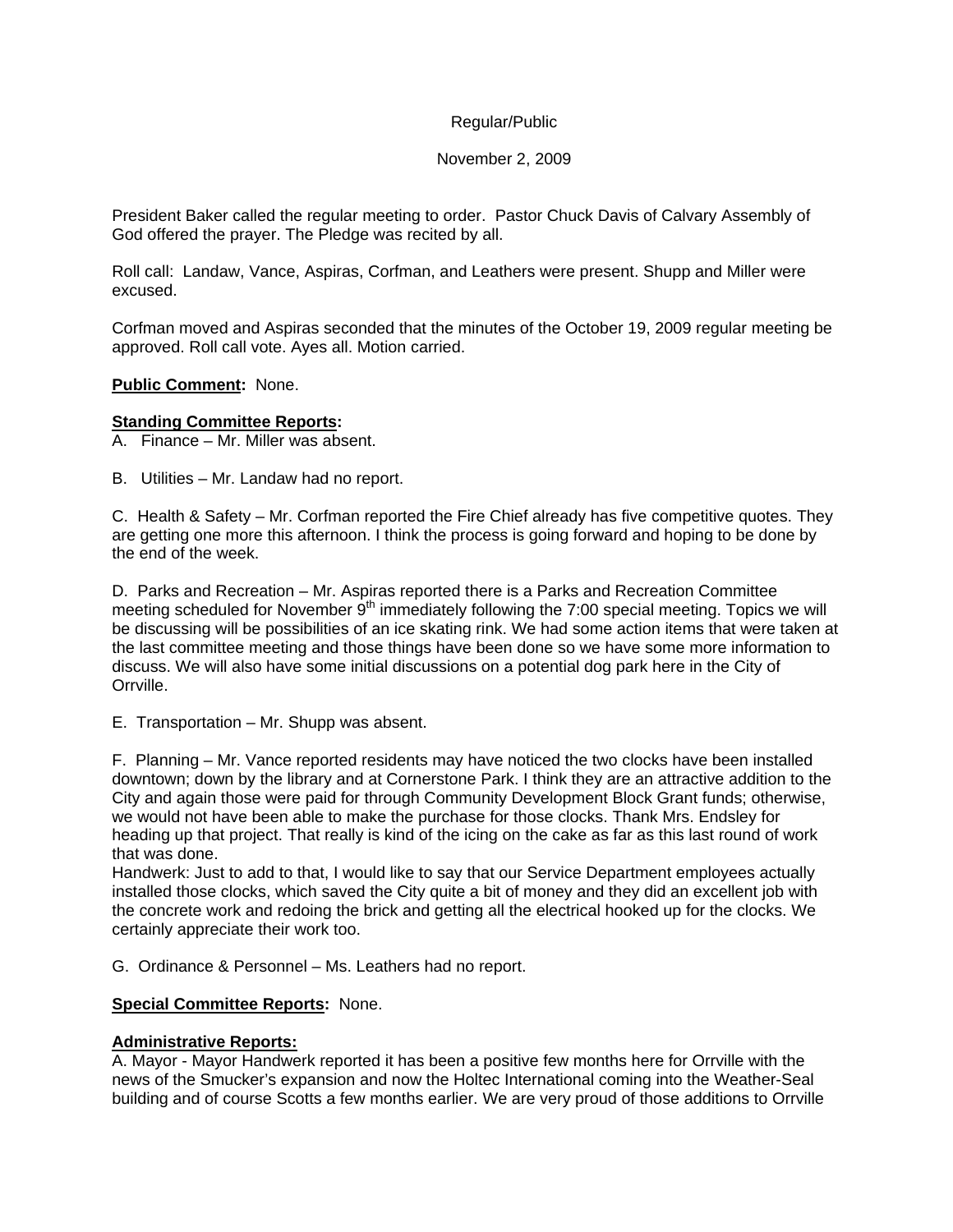# Regular/Public

# November 2, 2009

and thank Mike Hedberg for all the work he does in that organization for Industrial Development. Also, congratulations to the band and choir for their excellent fall season. Also to our fall sports, especially the Cross Country teams for their trip to Regionals this past weekend and to Brooke Benner who is making the trip to State. That is quite an accomplishment for her. The football team, beating Wooster is always a wonderful thing and making it to playoffs and that is also the  $20<sup>th</sup>$  year Orrville has made it to the playoffs so that is pretty impressive.

B. Safety Service Director- Director Wheeler reported pavement grinding has begun on Vine and West Water Street paving project. Paving is scheduled to start tomorrow, weather permitting. If not they will start on Wednesday, weather permitting. Also, as part of that project this Thursday the Service Department has scheduled to install new traffic loops on North Vine and High Street intersection. This will require the closing of Vine Street between Church and High and Tennison and High while this work takes place. It is scheduled to be a one day project, weather permitting again. It is scheduled to begin around 7:00am and be completed by 3:30pm and that is both sides. Both sides will be completed on the same day, but they do have two days scheduled in case the weather does permit. Traffic will have to use alternate routes during those days and times. The Orrville Service Department is also beginning leaf pickup next Monday, November  $9<sup>th</sup>$ , starting with every street South of Market Street. This is scheduled to take one week. If they are not done in one week, they will complete the entire South end before moving to the North. On Monday, November 16<sup>th</sup>, pickup will begin on every street North of Market Street. This also is scheduled to take one week. Also, road construction at the industrial park is well under way. We are making good progress there and the pouring of concrete will continue over the next few weeks as we try to get that project completed before the poor weather comes in. Also, it does appear that we are going to have enough to have that special meeting next Monday at 7pm for the second reading for the tax abatement for Holtec. Leathers moved and Corfman seconded that a special meeting beheld on November  $9<sup>th</sup>$  at 7pm to address Resolutions 36-09 and 37-09. Roll call vote. Ayes all. Motion carried.

C. Utilities Director – Director Brediger reported at last week's AMP annual conference Orrville was re-elected to the Board of Directors again. Another point of interest, next Monday's Utility Board meeting will be moved to Tuesday at 6:30; November 10<sup>th</sup>. The last point of information was that this morning about 8:00 we had a power outage that affected roughly 1800 customers on the North end of town for about an hour. We did catch the suspect, although we have several others that are matching this description. It was caused by a squirrel; believe it or not they did cross two of our high voltage circuits and ended up knocking off both of our generators at the plant because of the severity of the fault. This time of year the squirrels will be running rampant as they do in the spring time. Have patience. We try to keep them out as much as the next guy. It did cause some inconveniences for many of our customers and we apologize for that.

D. Finance Director – Director Strimlan had no report.

E. Law Director - Director Lutz informed Council that the exhibits A that are attached to the two pieces of legislation for tonight are reversed so you just need to switch them.

F. President of Council – President Baker congratulated our residents for a safe Halloween. I was out with my grandchildren and there were tons of people out all over all our streets in town. Also, congratulations to our Police Department, this was very well patrolled. Everyone seemed to be having fun and I heard of no problems and I even got to eat some of my grandkids candy. Those clocks downtown do look fantastic and congratulations I didn't realize that it was our Service Department that had those installed. They look good and congratulations to Mrs. Endsley. Our downtown is beginning to have that feel to it that when someone comes through town they can get that homey feeling. That is a good feeling to have. Congratulations also to our fall sports that Mayor Handwerk had already spoken of and hopefully our football team will continue after this Saturday evening. And remember this is a Saturday game, not a Friday night game.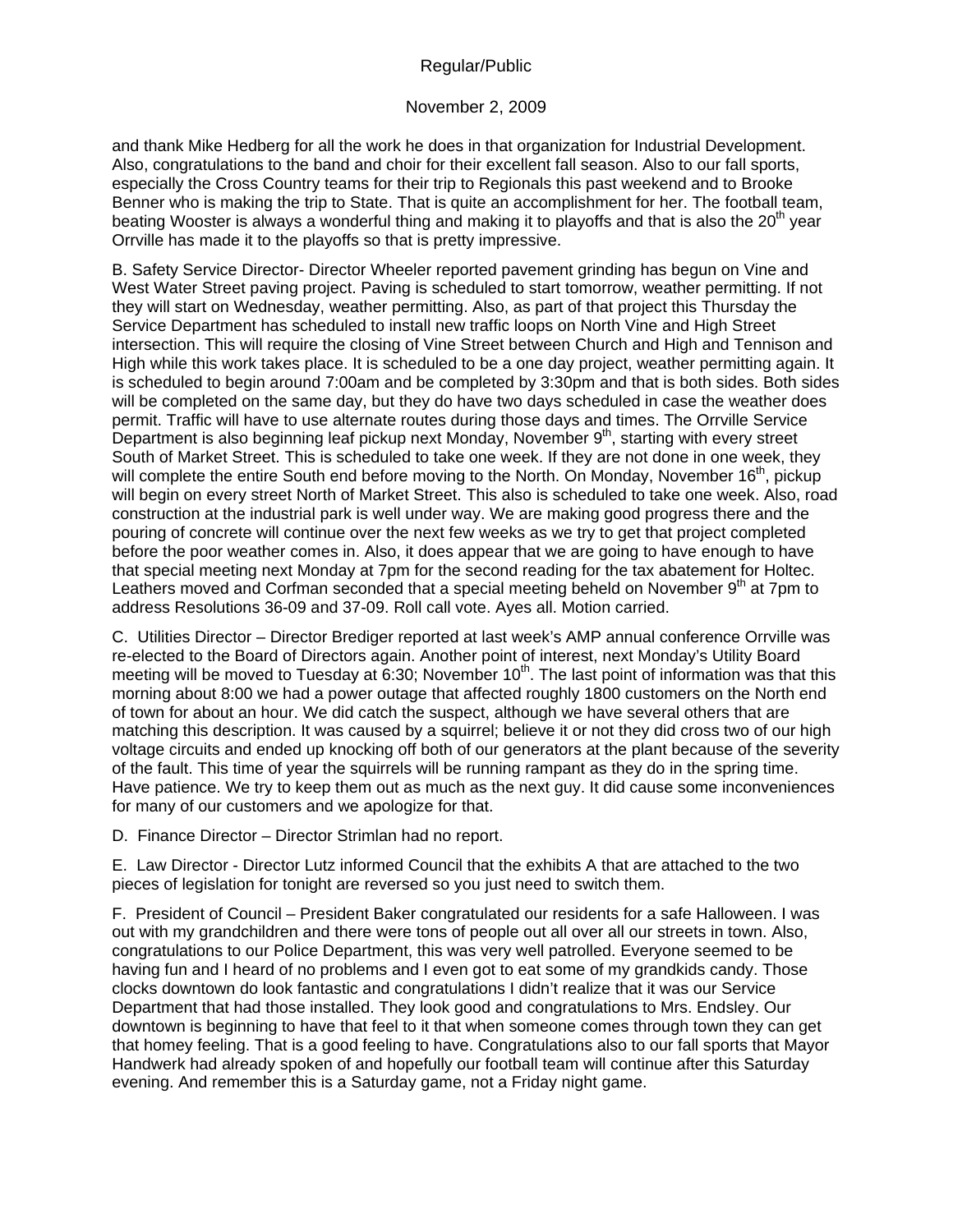## November 2, 2009

#### **Old Business:** None.

#### **New Business:**

#### RESOLUTION 36-09

Leathers moved Aspiras seconded that Resolution 36-09, a resolution authorizing the Director of Safety and Service to enter into a contract and/or contracts to provide for tax abatement for real and personal property for Holtec Engineered Aluminum Systems Division, LLC, contingent upon Ohio Department of Development approval, and declaring an emergency, be placed on first reading. Roll call vote. Ayes all. Motion carried.

Wheeler: This resolution is for Holtec to begin construction of a 72,000 square foot addition to the existing American Weather-Seal building and would create an additional 50 new jobs and \$1.75 million in new payroll. The agreement is for 15 years at a 50% abatement.

Vance: I just had a remark and then a question. A couple more details on the agreement. There is a provision in there that of the new jobs being created in Orrville that 30% of those jobs will be with folks with an Orrville address. I did speak with the Administration last week and the residents need to know the City is going to make every effort to allow people to know what the process will be to apply for a job there and we do have a commitment, as I said, to hire employees locally. A lot of people have the impression that Holtec will be manufacturing casts for spent nuclear fuel. That is one of the things that they are known for. Is that in fact going to be one of the products they manufacture here? Or is it mostly one of the other kinds of industries?

Hedberg: That is one of their product lines. They are going to be doing extrusion and fabrication here. Whether or not it is that particular product, I am not sure at this point.

Vance: Holtec has operations all around the world and so it is a neat company for us to be able to partner with.

Aspiras: I know I talked to Mr. Wheeler earlier today and had a few questions. I actually ran into Mr. Hedberg and maybe he can elaborate a little more, but the question that I had earlier was the extrusion, the aluminum fabrication extrusion process, does that include smeltering?

Hedberg: Not that they have mentioned all the way through the process. It has strictly been extrusion and fabrication. They have not talked about smeltering.

Aspiras: So they are importing a solid and then extruding. That is a pretty clean process.

### RESOLUTION 37-09

Leathers moved and Corfman seconded that Resolution 37-09, a resolution authorizing the Director of Safety and Service to enter into a contract and/or contracts with Holtec Engineered Aluminum Systems Division, LLC, ("Holtec") permitting Holtec to assume the rights, benefits, duties and obligations of American Weather-Seal under the Enterprise Zone Agreement dated December 1, 2005, between the City of Orrville and American Weather-Seal, contingent upon Ohio Department of Development approval, and declaring an emergency. Roll call vote. Ayes all. Motion carried. Wheeler: This resolution authorizes the Safety-Service Director to enter an agreement with Holtec to transfer the original American Weather-Seal Enterprise Zone Agreement. The original agreement was entered into December 1, 2005. There is approximately a little over 11 years remaining on that agreement of 15 years at 50% and there is a condition within the agreement of 100 new positions which is approximately \$1.9 million in new payroll.

Corfman: Now would be a good time to thank Mr. Hedberg for all his hard work. He is the point man for all of this and does a great job of selling the City of Orrville, our Utilities, our community, and everything. He really deserves a lot of kudos for all this.

Baker: Thank you Mr. Hedberg.

### **Good of the Order:**

Leathers: Remember to vote tomorrow.